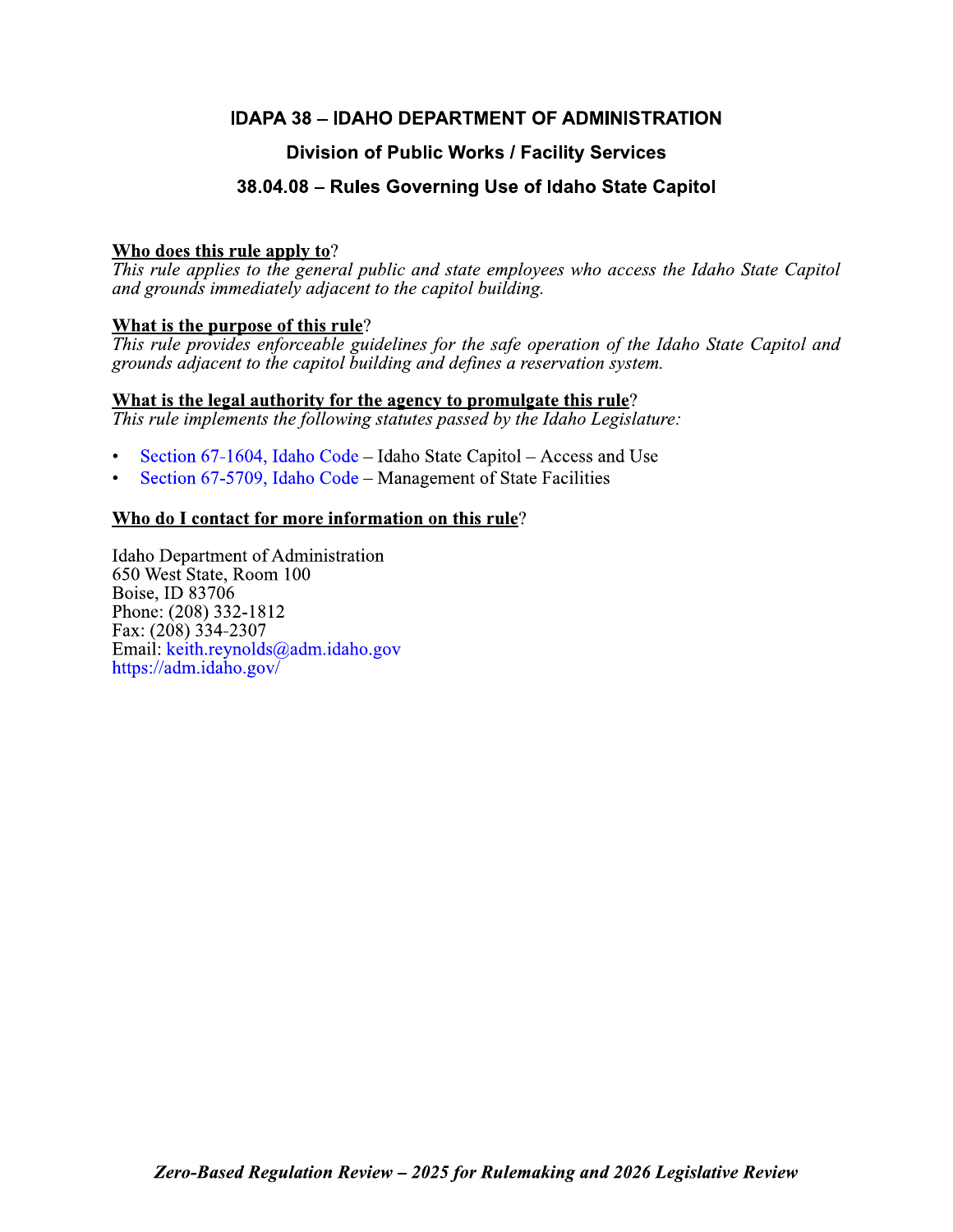# **Table of Contents**

| 38.04.08 - Rules Governing Use of Idaho State Capitol                       |  |
|-----------------------------------------------------------------------------|--|
|                                                                             |  |
|                                                                             |  |
|                                                                             |  |
|                                                                             |  |
|                                                                             |  |
|                                                                             |  |
|                                                                             |  |
|                                                                             |  |
|                                                                             |  |
|                                                                             |  |
|                                                                             |  |
|                                                                             |  |
|                                                                             |  |
|                                                                             |  |
|                                                                             |  |
|                                                                             |  |
| 305. Bicycles, Skates, Skateboards, Scooters, And Other Non-Motorized       |  |
|                                                                             |  |
|                                                                             |  |
|                                                                             |  |
|                                                                             |  |
|                                                                             |  |
| 311. Posters, Placards, Banners, Signs, Equipment, Tables, Materials,       |  |
|                                                                             |  |
|                                                                             |  |
|                                                                             |  |
| 315. Law Enforcement And Facility Exigency - Removal For Non-Compliance.  9 |  |
|                                                                             |  |
|                                                                             |  |
|                                                                             |  |
|                                                                             |  |
|                                                                             |  |
|                                                                             |  |
|                                                                             |  |
|                                                                             |  |
|                                                                             |  |
|                                                                             |  |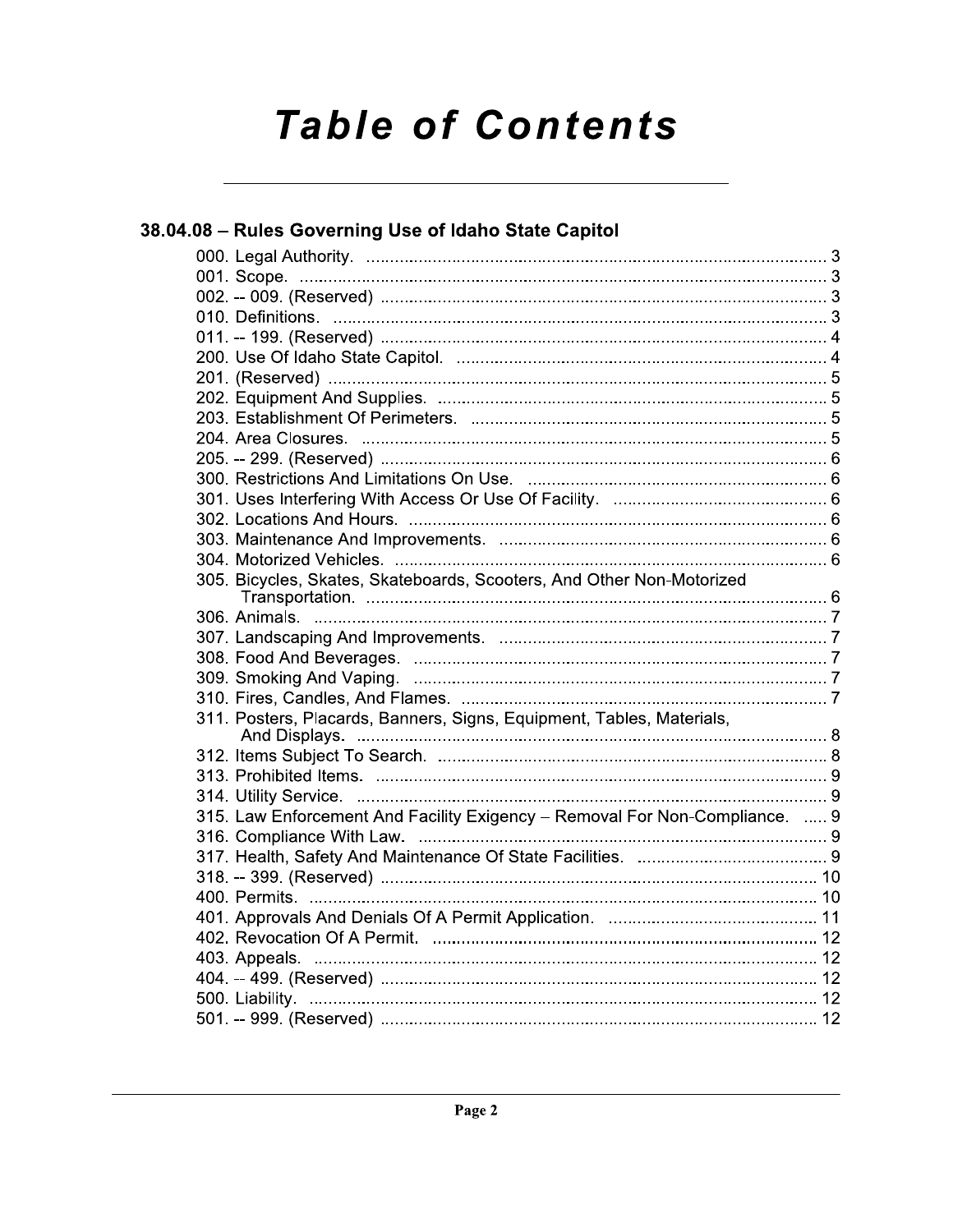**38.04.08 – RULES GOVERNING USE OF IDAHO STATE CAPITOL**<br> **000.** LEGAL AUTHORITY.<br>
Section 67-1604, Idaho Code, gives the Director of the Department of Administration authority<br>
governing access to and use by the public of Section 67-1604, Idaho Code, gives the Director of the Department of Administration authority to promulgate rules governing access to and use by the public of the capitol building and its grounds after consultation with the governor, the presiding officers of the senate and house of representatives, and the Capitol Commission. Section 67-5709, Idaho Code, gives the Director authority to promulgate rules governing certain public facilities, subject to the provisions of 12356 Section 67-1602, Idaho Code, which determines the control and allocation of space in the Idaho State Capitol, and after making the consultations required in Section 67-1604, Idaho Code. (9-3-21) after making the consultations required in Section 67-1604, Idaho Code. **000.** LEGAL AUTHORITY.<br>
Section 67-1604, Idaho Code, gives the Director of the Department of Administration authority to promulgate rules<br>
governing access to and use by the public of the capitol building and its grounds

**001.** SCOPE.<br>These rules contain the provisions for use of the Idaho State Capitol.

 $\mathbf{u}$ . Application to Space Controlled by the Idaho Legislature. The Idaho legislature is exempt from the application of the Idaho Administrative Procedure Act, pursuant to Section 67-5201(2), Idaho Code. Space within the Idaho State Capitol controlled by the Idaho legislature is governed by Section 67-1602(3), Idaho Code, and rules enacted under the procedures of the Idaho legislature.  $(9-3-21)T$ enacted under the procedures of the Idaho legislature. **1.** SCOPE.<br>
These rules contain the provisions for use of the Idahd<br> **1.** Application to Space Controlled the application of the Idaho Administrative Procedure<br>
the Idaho State Capitol controlled by the Idaho legislature These rules contain the provisions f<br>
01. **Application to S**<br>
the application of the Idaho Admini<br>
the Idaho State Capitol controlled b<br>
enacted under the procedures of the<br>
002. --009. (RESERVED)<br>
010. DEFINITIONS.<br>
01. C

01. **Camping**. Any activity prohibited under Section 67-1613, Idaho Code.  $(7-1-21)T$ 

**02.** Capitol Commission. The Idaho State Capitol Commission established in Section 67-1606, Idaho Code. (9-3-21)T

**US.** Commemorative Installation. Any statue, monument, sculpture, memorial or landscape feature designed to recognize a person, group, event or element of history. (7-1-21)T **Commemorative Installation.** Any statue, monument, sculpture, memorial or landscape feature

**04. Department**. The Department of Administration.  $(7-1-21)$   $(7-1-21)$ 

**US. Director**. The Director of the Department of Administration or his designee.  $(7-1-21)T$ 

**06. Display.** An attended exhibition or installation of physical items during an Event.  $(9-3-21)T$ 

**03. Commemorative Instal**<br>designed to recognize a person, group, ever<br>**04. Department**. The Depar<br>**05. Director**. The Director o<br>**06. Display**. An attended ex<br>**07. Event**. Any activity inclustant or any activit **07.** Event. Any activity including, but not limited to, arts or cultural presentations, weddings, dinners, award ceremonies, memorials, and seminars. (9-3-21)

**Exterior**. The exterior of the Idaho State Capitol, the real property, the grounds, and the the exterior of the Idaho State Capitol or on its grounds.  $(9-3-21)T$ improvements on the exterior of the Idaho State Capitol or on its grounds.

**Example 15 FF6F6F6** F6 F6 Department of Administration or his designee. (7-1-21)T<br> **05.** Display. An attended exhibition or installation of physical items during an Event. (9-3-21)T<br> **16.** Display. An attended exhibition 06. **Display**. An attended exomple 106. **Display**. An attended exomple 107. **Event.** Any activity inclusted are commemorative installations, floral display 109. **Exterior**. The exterior improvements on the exterior of the  $\mu$ ,  $\mu$  **Idaho State Capitol**. The building and grounds governed by chapter 16, title 6/, Idaho Code, and located at capitol square as identified on the Boise City original townsite plat filed in the Ada County Recorder's office in book 1 on page 1. The Idaho State Capitol is bounded by the following streets: State Street, Sixth Street, Jefferson Street, and Eighth Street.

 $\mathbf{H}$ . Interior. The interior spaces within the Idaho State Capitol.  $(9-3-21)$ 

 $12.$  Jeff **Herson Steps**. The building entrance at the second floor of the Idaho State Capitol, the steps extending from the entrance, and the hard surface extending between the steps and the public sidewalk along  $321$  Jetterson Street. (9-3-21) 1

office in book 1 on page 1. The Idaho State Ca<br>Jefferson Street, and Eighth Street.<br>
11. Interior. The interior spaces v<br>
12. Jefferson Steps. The building<br>
extending from the entrance, and the hard su<br>Jefferson Street.<br>
1 ment. An officer of the Idaho state police, Ada County sheriff's office, or Boise City police granted authority to enforce the laws of the state of Idaho and ordinances for the Idaho State Capitol pursuant to Section 67-1605, Idaho Code, or any peace officer as defined in Section 19-5101, Idaho Code, or an equivalent law enforcement officer in the service of the United States who is authorized by law or the Idaho State Police to exercise<br>iurisdiction at the Idaho State Capitol. (9-3-21)T jurisdiction at the Idaho State Capitol.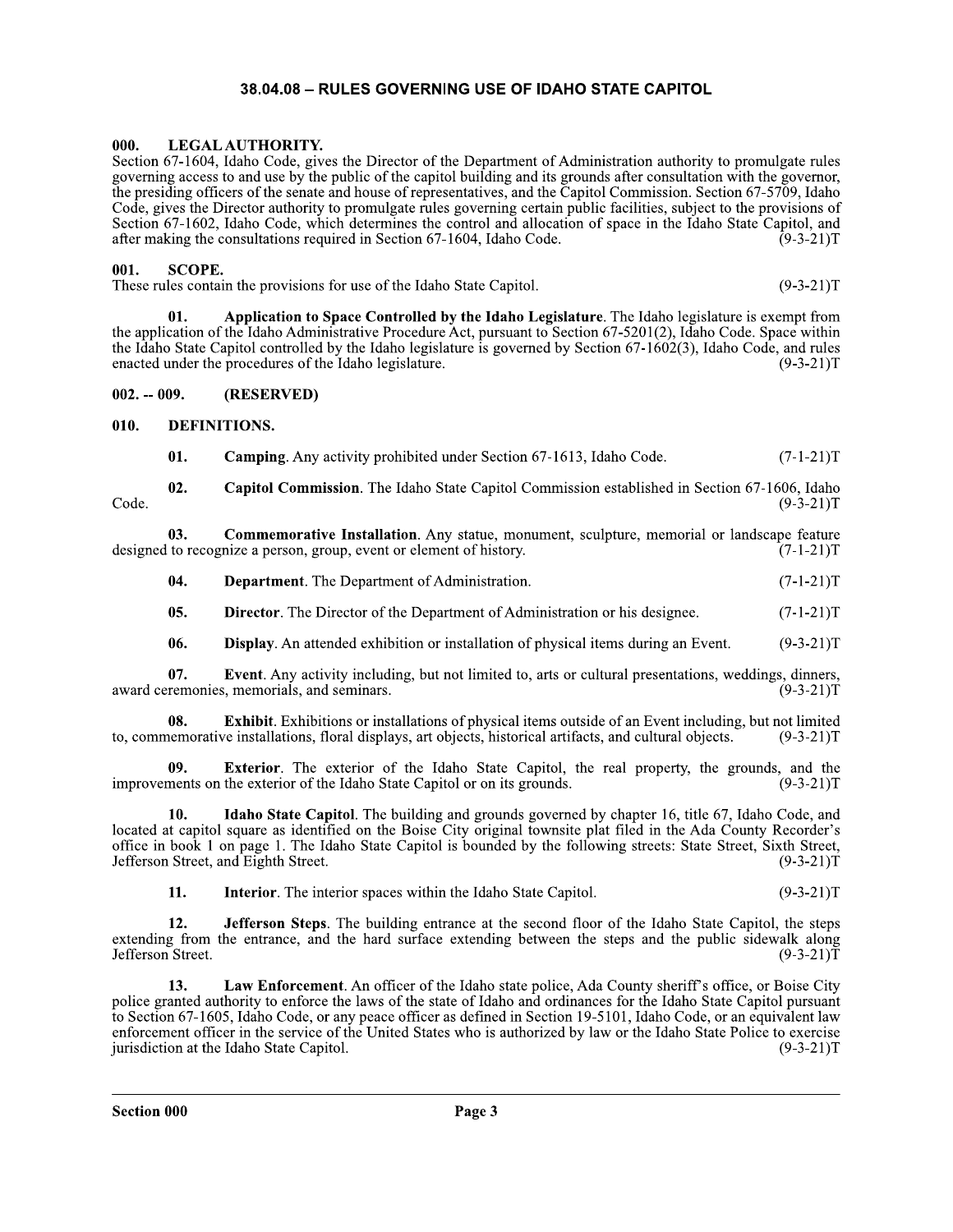$011. - 199.$ (RESERVED)

### 200. USE OF IDAHO STATE CAPITOL.

01. **Authorized Uses by the Public.**  $(9-3-21)T$ 

by the state of Idaho or its contractors. Maintenance for the purpose of this definition includes, but is not limited to, grounds maintenance such as mowing, watering, landscaping, aerating, resodding, fertilizing and planting; and structural maintenance such as pressure washing, painting, window cleaning, and re-glazing. Improvement for the purpose of this definition includes, but is not limited to, the following: construction of new buildings or portions of buildings; renovations to existing buildings; the installation of permanent structures and equipment such as benches, sprinklers, flagpoles, monuments and memorials; and, the installation of temporary equipment and structures such as construction fencing, generators and portable buildings.  $(9-3-21)T$ 

 $24.$ State Events and Exhibits. All functions initiated and controlled by any state of Idaho agency, board, commission, officer or elected official acting on behalf of the state of Idaho.  $(7-1-21)T$ 

b. Use by a public officer, official, employee, contractor, agency, or board or commission for state of  $(7-1-21)T$ Idaho business; or

21.

Public Use. Use that is not:  $(7-1-21)T$ 

Security Personnel. A state of Idaho employee or a staff member of a state of Idaho contractor

State Business Day, Monday through Friday, excluding the holidays set forth in Section 73-108.

State Maintenance and Improvements. Maintenance or improvement of the Idaho State Capitol

"staff only," or similarly designated as not open to the public.  $(9-3-21)T$ 

 $67-1602(1)$ , Idaho Code, and is not designated as closed to the public by being marked "private," "no admission,"

20. **Public Space.** The portion of the Interior that is maintained by the Department pursuant to Section

19. **Private Space.** The portion of the Interior that is not Public Space.  $(9-3-21)T$ 

Presiding Officer. The Presiding Officer of the Senate is the President Pro Tempore. The Presiding

not limited to, weddings, dinners, award ceremonies, memorials, and seminars.  $(7-1-21)T$ 

Private Event or Private Exhibit. Any activity sponsored or initiated by a member of the public 18. that is open only to invited or qualifying individuals or groups. Private Events and Private Exhibits include, but are

**Legislative Galleries.** The areas of the Interior overlooking the Senate and the House and accessed from the fourth floor of the Interior.  $(9-3-21)T$ 

**Legislative Hearing Rooms.** A room in the Interior holding a meeting of a committee of the Idaho 15.

legislature.  $(9-3-21)T$ 

**Permit.** A written authorization issued by the Director allowing use of the Idaho State Capitol as 16. set forth in the Permit. A Permit serves as a reservation to use a portion of the Idaho State Capitol with the priority for use set forth in Subsection 200.04 of these rules.  $(9-3-21)T$ 

Officer of the House is the Speaker. The Presiding Officer of a standing, joint, or special legislative committee is the

14.

**IDAHO ADMINISTRATIVE CODE** 

legislator chairing the committee hearing.

A State Event or Exhibit;

State Maintenance and Improvements.

whose job duties include monitoring compliance with and enforcing these rules.

**Department of Administration** 

17.

a.

c.

22.

23.

25.

Idaho Code.

 $(9-3-21)T$ 

 $(7-1-21)T$ 

 $(7-1-21)T$ 

 $(7-1-21)T$ 

 $(7-1-21)T$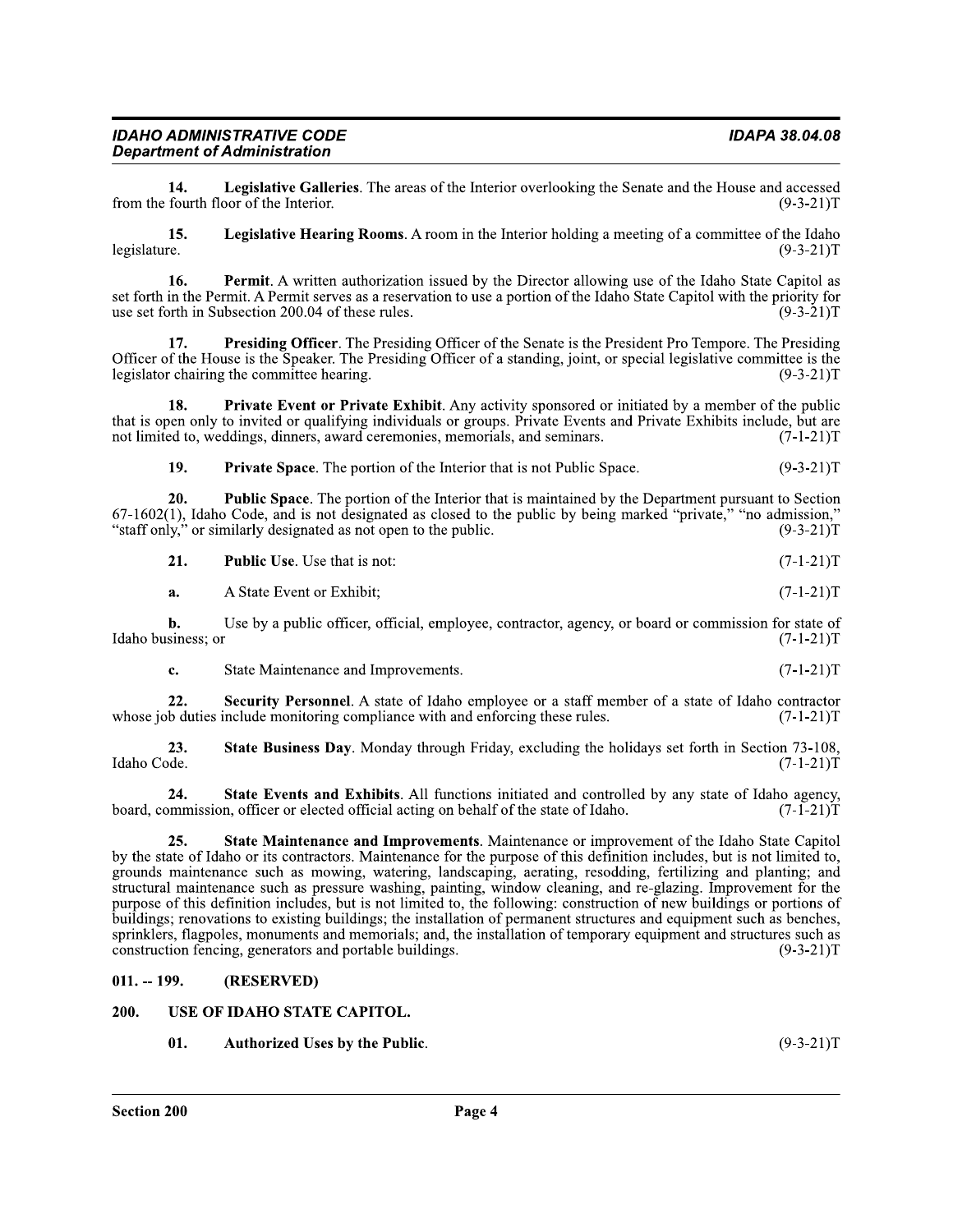**a.** Except as provided otherwise in these rules, the Exterior and the Public Space is available for Public Use. (9-3-21)T Public Use.  $(9-3-21)1$ 

**b.** Public access to Private Space occupied by a state of Idaho officer, official, agency, board or commission, including an elected official other than a legislator, is limited to the conduct of business with the occupant of the space.  $(9-3-21)T$ occupant of the space.

c. Unless otherwise directed by the Presiding Officer, public access to space controlled by the Idaho legislature is limited to the Legislative Galleries, Legislative Hearing Rooms, and the conduct of legislative business with a legislator. (9-3-21)T with a legislator.  $(9-3-21)1$ 

d. Temporary and permanent placement of Exhibits in the Public Space shall be reviewed by the Capitol Commission in accordance with Section 67-1608(3), Idaho Code. Placement of Exhibits does not include Displays during a Public Use permitted by these rules.  $(9-3-21)T$ Displays during a Public Use permitted by these rules.

02. Prohibited Uses. The following uses are prohibited at the Idaho State Capitol:  $(9-3-21)T$ 

a. Commercial Activity. The Exterior and the Public Space shall not be used for any activity conducted for profit and no persons may solicit to sell any merchandise or service on the Exterior or in the Public Space. Events promoting an industry, product or service in the Public Space under a Permit are not prohibi rule if the Event is limited to Displays, distribution of information, including literature, or both and participants are<br>not soliciting orders or contracts for a product or service. (9-3-21) not soliciting orders or contracts for a product or service.

| b. | amping. |  | $(7-1-21)T$ |  |
|----|---------|--|-------------|--|
|----|---------|--|-------------|--|

c. Private Events and Private Exhibits. (7-1-21) T

**63. Priority of Uses**. State Maintenance and Improvements has priority over all other use of the Idaho State Capitol. The conduct of business by the public entity or official occupying or controlling Private Space shall have priority over Public Use of the Idaho State Capitol. Public Use held under a Permit has priority over other Public Use.<br>Use. (9-3-21)T Use.  $(9-3-21)$ **6.** Camping. (7-1-21)T<br> **c.** Private Events and Private Exhibits. (7-1-21)T<br> **c.** Priority of Uses. State Maintenance and Improvements has priority over all other use of the Idaho<br>
pitol. The conduct of business by the p

legislature, including Public Use, is governed by chapter 16, title 67, Idaho Code, and the rules adopted by the Idaho legislature as described in Subsection 001.03 of these rules.  $(9-3-21)T$ legislature as described in Subsection 001.03 of these rules.

### 201. (RESERVED)

202. EQUIPMENT AND SUPPLIES.<br>Except as provided in these rules, the Department will not provide equipment or supplies for use on the Idaho State Capitol. Where requested in a Permit application for use of the Jefferson Street Steps or the Public Space, the Department shall provide a podium and a public address system, unless such equipment is being repaired or replaced.  $(9-3-21)T$ 

### 203. ESTABLISHMENT OF PERIMETERS.

Security Personnel and Law Enforcement may establish perimeters separating participants in Public Use of the Idaho State Capitol or State Events or Exhibits. Participants in and observers of any Public Use or State Events or Exhibits shall observe perimeters set pursuant to this section. (9-3-21) shall observe perimeters set pursuant to this section.

### 204. AREA CLOSURES.

The Director may drivet that any portion of the Idaho State Capitol be closed for Public Use upon a finding that the<br>closed portion of the Idaho State Capitol has sustained damage or is in imminent danger of sustaining da The Director may direct that any portion of the Idaho State Capitol be closed for Public Use upon a finding that the closed portion of the Idaho State Capitol has sustained damage or is in imminent danger of sustaining damage. The closure directive shall identify the portion of the Idaho State Capitol closed, the damage that has occurred or that will occur without closure, and the estimated period of closure to restore or prevent the damage. A notice of closure and information on how to obtain a copy of the closure directive shall be posted at the closed portion of the Idaho State Capitol. Circumstances presenting an imminent danger of damage to the Exterior include, but are not limi saturation of soil, turf, or landscaped areas with water, excessive foot traffic over landscaped areas, preventing turf or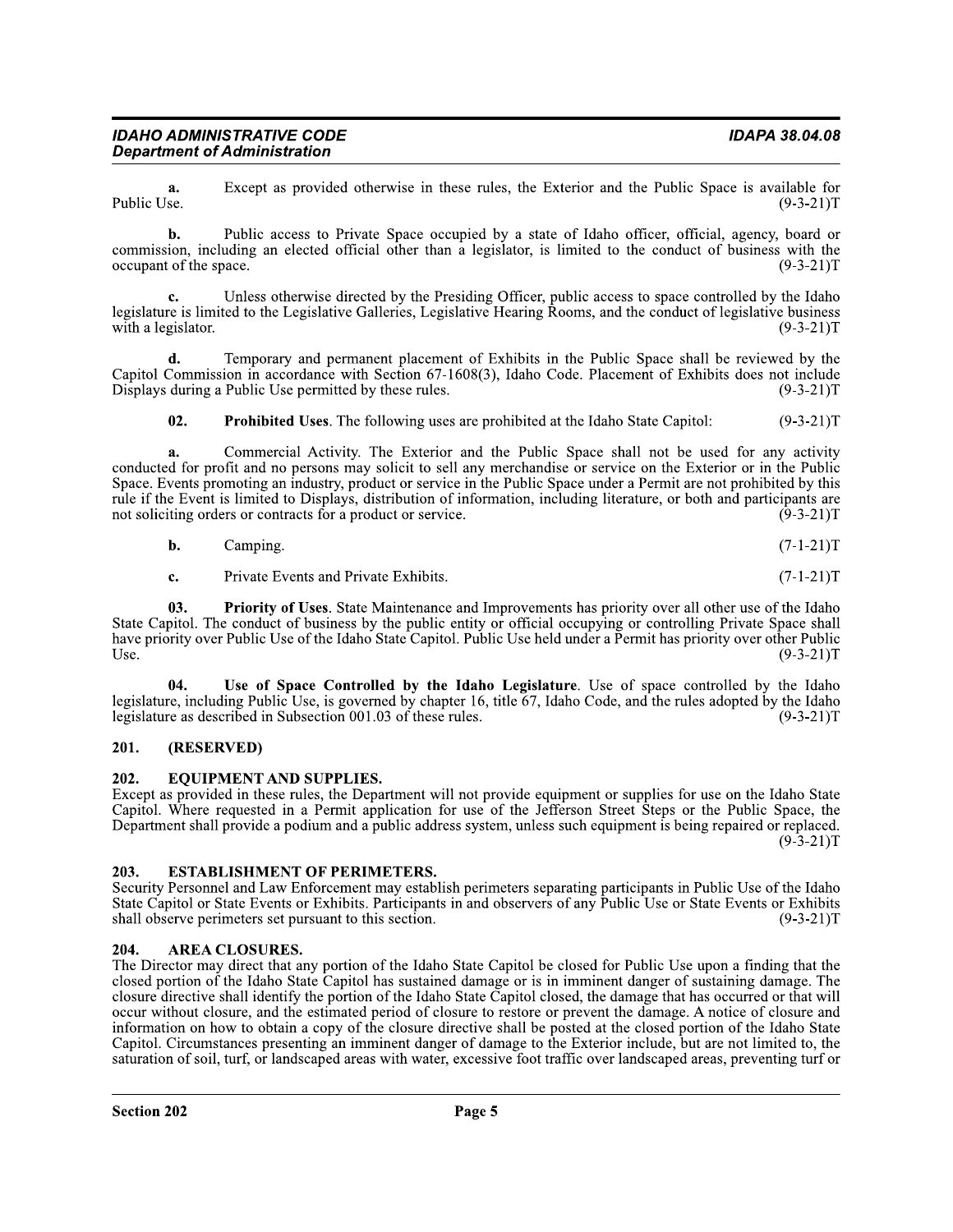| <b>IDAHO ADMINISTRATIVE CODE</b>    | IDAPA 38.04.08 |
|-------------------------------------|----------------|
| <b>Department of Administration</b> |                |

plants from obtaining adequate sunlight, and the buildup of ice or snow on landscaped areas.  $(9-3-21)T$ 

### $205. - 299.$ (RESERVED)

#### 300. RESTRICTIONS AND LIMITATIONS ON USE.

The restrictions and limitations on use of the Idaho State Capitol set forth in Sections 301 through 399 of these rules shall apply to all Public Use of the Idaho State Capitol.  $(9-3-21)T$ 

#### 301. USES INTERFERING WITH ACCESS OR USE OF FACILITY.

01. Interference With Primary Use of Idaho State Capitol. Events, Exhibits, and Public Use of the Idaho State Capitol shall not interfere with the primary use of the Idaho State Capitol. The primary uses of the Idaho State Capitol are legislative proceedings, public meetings and hearings, court proceedings, and the conduct of public business by agencies or officials of the state of Idaho that normally occupy and use the Idaho State Capitol. (9-3-21) T

Interference With Access. Public Use of the Idaho State Capitol shall not block fire hydrants, fire 02. or emergency vehicle lanes, vehicular drives, pedestrian walkways, doorways, steps or similar access routes through, in or out of the Idaho State Capitol.  $(9-3-21)T$ 

### **LOCATIONS AND HOURS.** 302.

**Interior Hours.** The hours for Public Use and public access to the Interior shall include the periods 01. in which public meetings and other activities open to the public are held within the Interior. The hours for Public Use will be posted, where feasible, to the website containing official Idaho State Capitol information. Participants in Public Use of the Interior shall exit the Interior at the conclusion of the hours for Public Use. Public hours shall not be reduced during Public Use authorized under these rules unless an emergency or threat exists under Section 315 of these rules.  $(9-3-21)T$ 

 $02.$ Exterior Use Locations. In addition to limitations on the interference with access set forth in Section 301 of these rules and compliance with all fire, health, and safety codes, Public Use on the Exterior shall be:  $(9-3-21)T$ 

and

On the Jefferson Street Steps or on hard surfaces, including concrete and granite, on the Exterior; a.  $(9-3-21)T$ 

At least fifteen (15) feet from the exterior walls and windows of the Idaho State Capitol. (7-1-21)T b.

#### 303. **MAINTENANCE AND IMPROVEMENTS.**

Public Use shall not interfere with State Maintenance and Improvements. The regular maintenance and improvement schedule may be modified due to weather, staffing, emergency repairs, equipment failures, funding changes, contract modifications, State Events and Exhibits or other causes.  $(9-3-21)T$ 

#### 304. **MOTORIZED VEHICLES.**

Motorized vehicles not owned or operated by the state of Idaho or Law Enforcement must remain on designated roadways and parking areas. Parking of motorized vehicles is governed by IDAPA 38.04.04, "Capitol Mall Parking Rules." Wheelchairs, motorized scooters, and other equipment providing individual mobility to individuals with a disability are not motorized vehicles for the purposes of this section.  $(9-3-21)T$ 

### BICYCLES, SKATES, SKATEBOARDS, SCOOTERS, AND OTHER NON-MOTORIZED 305. TRANSPORTATION.

Bicycles, skates, skateboards, and scooters may not be used at the Idaho State Capitol. Users of all other nonmotorized transportation must remain on designated pathways during use of the Exterior. Where indicated by a posted notice or where requested by Security Personnel, Law Enforcement or a state employee or agent supervising the Idaho State Capitol, users must store non-motorized transportation in a designated storage area on the Exterior. Wheelchairs and other equipment providing individual mobility to individuals with a disability are not non-motorized transportation for the purposes of this section.  $(9-3-21)T$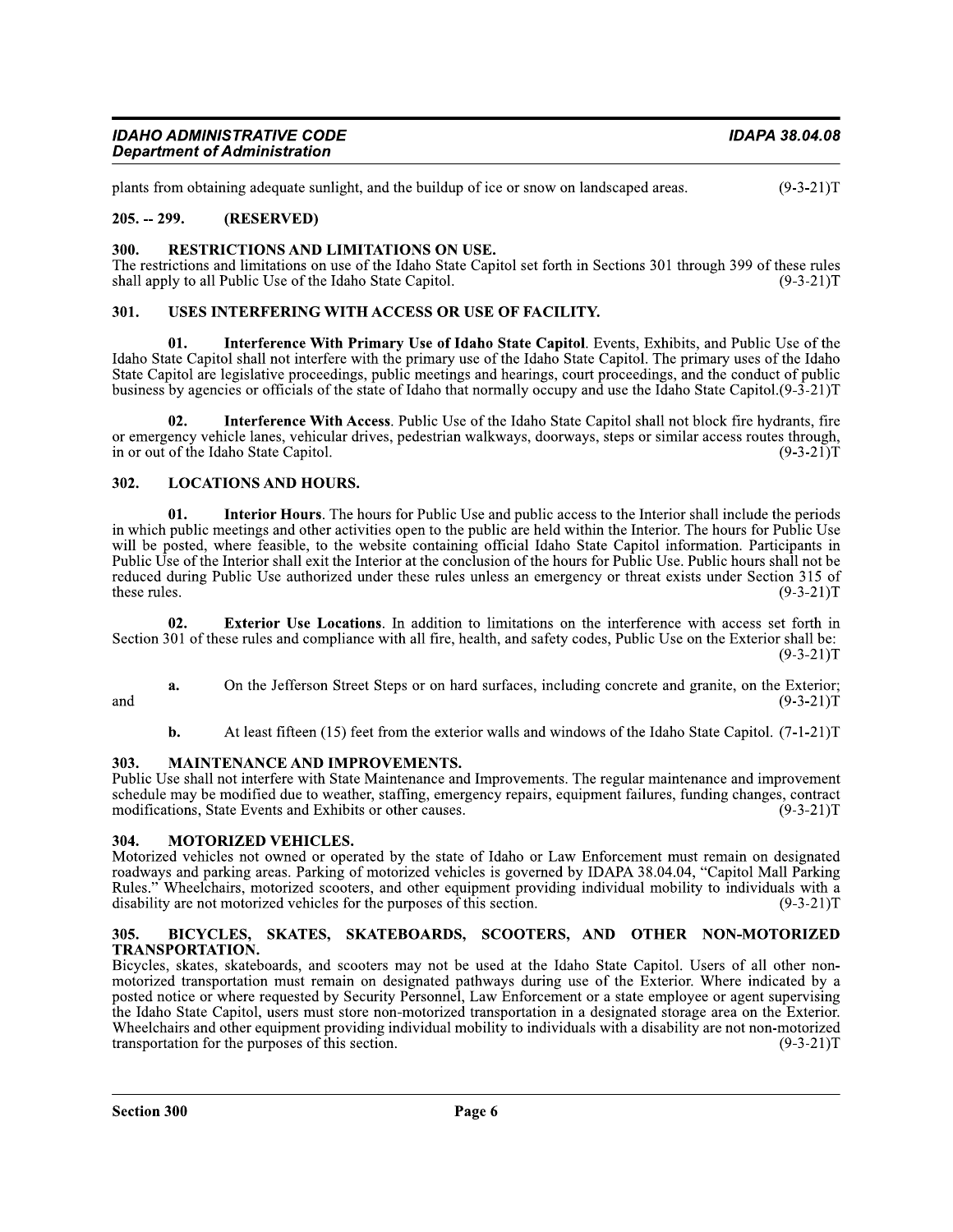| 306.                 | <b>ANIMALS.</b>                                                                                                                                                                                                                                                                                                                                                                                                                                                                                                               |             |
|----------------------|-------------------------------------------------------------------------------------------------------------------------------------------------------------------------------------------------------------------------------------------------------------------------------------------------------------------------------------------------------------------------------------------------------------------------------------------------------------------------------------------------------------------------------|-------------|
|                      | The following apply to animals on the Idaho State Capitol:                                                                                                                                                                                                                                                                                                                                                                                                                                                                    | $(9-3-21)T$ |
| 01.                  | <b>Wildlife.</b> Unless authorized by the Director no person may:                                                                                                                                                                                                                                                                                                                                                                                                                                                             | $(7-1-21)T$ |
| a.                   | Interfere with, hunt, molest, harm, frighten, kill, trap, chase, tease, annoy, shoot or throw any object<br>at a wild animal on the Exterior.                                                                                                                                                                                                                                                                                                                                                                                 | $(9-3-21)T$ |
| b.                   | Feed, give or offer food or any noxious substance to a wild animal on the Exterior.                                                                                                                                                                                                                                                                                                                                                                                                                                           | $(9-3-21)T$ |
| 02.                  | <b>Domestic Animals.</b>                                                                                                                                                                                                                                                                                                                                                                                                                                                                                                      | $(3-27-13)$ |
| a.                   | Domestic animals are not allowed on the Exterior unless leashed and under the control of the<br>person bringing the animal to the Exterior.                                                                                                                                                                                                                                                                                                                                                                                   | $(9-3-21)T$ |
| b.                   | Domestic animals are not allowed in the Interior unless the animal is a service animal necessary to<br>assist individuals with disabilities or an animal in the service of Law Enforcement. Animals allowed under this rule<br>must be leashed and under the control of the person bringing the animal to the Interior.                                                                                                                                                                                                       | $(9-3-21)T$ |
| c.<br>animal.        | The person bringing the domestic animal to the Idaho State Capitol shall have in his possession the<br>equipment necessary to remove the animal's fecal matter and immediately remove all fecal matter deposited by the                                                                                                                                                                                                                                                                                                       | $(9-3-21)T$ |
| 307.                 | <b>LANDSCAPING AND IMPROVEMENTS.</b><br>No person other than state employees or contractors designated by the Director may:                                                                                                                                                                                                                                                                                                                                                                                                   | $(9-3-21)T$ |
| 01.<br>the Exterior. | Plants. Damage, cut, carve, transplant or remove any plant including, but not limited to, trees, on                                                                                                                                                                                                                                                                                                                                                                                                                           | $(9-3-21)T$ |
| 02.                  | Grass. Dig in or otherwise damage grass areas on the Exterior.                                                                                                                                                                                                                                                                                                                                                                                                                                                                | $(9-3-21)T$ |
| 03.                  | Irrigation Equipment. Interfere with, damage or remove irrigation equipment on the Exterior.                                                                                                                                                                                                                                                                                                                                                                                                                                  | $(9-3-21)T$ |
| 04.                  | Landscaping Materials. Move or alter landscaping materials on the Exterior including, but not<br>limited to, rock, edging materials, and bark or mulch.                                                                                                                                                                                                                                                                                                                                                                       | $(9-3-21)T$ |
| 05.                  | <b>Climbing.</b> Climb or scale buildings, Commemorative Installations, trees, fences, posts or other<br>improvements at the Idaho State Capitol.                                                                                                                                                                                                                                                                                                                                                                             | $(9-3-21)T$ |
| 308.                 | <b>FOOD AND BEVERAGES.</b><br>Consumption of food and beverages at the Idaho State Capitol is subject to the following:                                                                                                                                                                                                                                                                                                                                                                                                       | $(9-3-21)T$ |
| 01.                  | <b>Consumption May Be Prohibited.</b> The consumption of food and beverages, including water, may<br>be prohibited by a notice posted at the entrance to all or a portion of the Exterior. Each authority granted control of a<br>portion of the Interior as described in Section 67-1602, Idaho Code, may prohibit the consumption of food and<br>beverages, including water, in that portion of the Interior by posting a notice at one $(1)$ or more of the entrances to the<br>portion of the Interior under its control. | $(9-3-21)T$ |
| 02.                  | Alcohol. Alcohol may not be consumed or distributed on the Exterior or the Public Space.                                                                                                                                                                                                                                                                                                                                                                                                                                      | $(9-3-21)T$ |
| 309.                 | <b>SMOKING AND VAPING.</b><br>All persons shall observe the smoke free entrance notices and shall smoke or vape only in designated areas of the                                                                                                                                                                                                                                                                                                                                                                               |             |

## $(309. \quad \text{SMOKING AND VAPING}.$

309. SMOKING AND VAPING.<br>
All persons shall observe the smoke free entrance notices and shall smoke or vape only in designated areas of the<br>
Exterior. Smoking and vaping is not allowed in the Interior.<br>
310. FIRES, CANDLE All persons shall observe the smoke free entrance notices and shall smoke or vape only in designated areas of the Exterior. Smoking and vaping is not allowed in the Interior.  $(9-3-21)$  I

### 310. FIRES, CANDLES, AND FLAMES.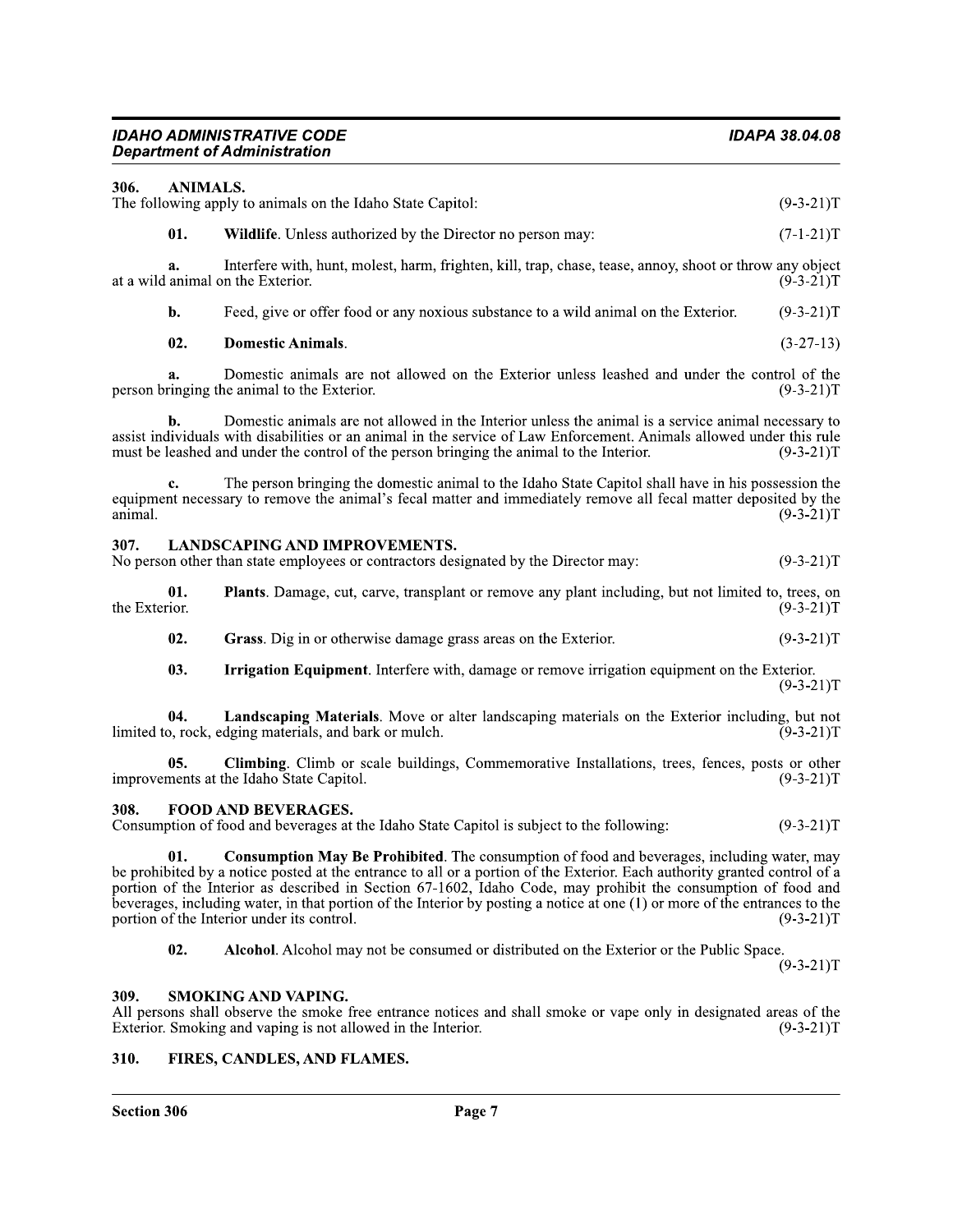No fires, candles or other sources of open flame are permitted at the Idaho State Capitol.  $(9-3-21)T$ 

POSTERS, PLACARDS, BANNERS, SIGNS, EQUIPMENT, TABLES, MATERIALS, AND 311. **DISPLAYS.** 

01. Electrical Cords. Electrical cords must be protected by cord covers or gaffers tape to prevent an electrical or trip hazard.  $(7-1-21)T$ 

 $02.$ **Railings.** No items may be placed on railings and no persons may sit or stand on railings.

 $(9-3-21)T$ 

**Tossing or Dropping Items**. No items may be tossed or dropped over railings or from one (1) level 03. of the Idaho State Capitol or improvements at the Idaho State Capitol to another level or to the ground.  $(9-3-21)T$ 

Ingress or Egress. No item, including tables, chairs, exhibits, equipment, materials, and displays 04. shall be located so as to block ingress or egress to any portion of the Idaho State Capitol, or to restrict the flow of  $(9-3-21)T$ individuals using the facility, or to restrict emergency egress or ingress.

Attaching, Affixing, Leaning or Propping Materials. Posters, placards, banners, signs, and 05. Displays, including any printed materials, shall not be affixed on any surface of the Idaho State Capitol or on any Exhibit or Commemorative Installation, post, railing, fence or landscaping, including trees. All posters, placards, banners, signs, and Displays must be free-standing or supported by individuals. No items may be leaned or propped against any surface of the Idaho State Capitol or embedded into the ground including, but not limited to, placement of a stake, post or rod into the ground to support materials.  $(9-3-21)T$ 

06. Materials Causing Damage to Surfaces. Stages, risers, chairs, tables, sound equipment, props, materials, displays, and similar items shall be constructed and used in a manner that will not damage, scratch, dent, dig or tear any surface on the Idaho State Capitol or any systems or utilities of the Idaho State Capitol including, but not limited to, fire suppression systems, storm drains, ventilation systems, and landscape watering systems.

 $(9-3-21)T$ 

07. Free Distribution of Literature and Printed Material. All literature and printed material must be distributed at no charge. The party distributing literature and printed material shall ensure periodically and at the conclusion of its use of the Idaho State Capitol that such material is not discarded outside of designated trash receptacles.  $(9-3-21)T$ 

08. **Surface Markings.** Users shall not use any material to mark on any surface of the Idaho State Capitol including chalk, paint, pens, ink, or dye.  $(9-3-21)T$ 

09. Capacity. The number of users in the Interior is limited to the capacity designated by health and safety officials including, but not limited to, the state fire marshal, the division of building safety, and the department of health and welfare.  $(9-3-21)T$ 

Moving Furniture and Items. The public shall not move furnishings owned by the state of Idaho  $10<sub>1</sub>$ or placed by agents or employees of the state of Idaho at the Idaho State Capitol, including chairs, benches, tables, signs, art, memorials, statues, or Exhibits.  $(9-3-21)T$ 

Sound Amplification. Except for amplification provided by the Department under a Permit and use by Law Enforcement or Security Personnel or by state employees and officials under Subsection 315.01 of these rules, sound amplification devices shall not be used in the Interior.  $(9-3-21)T$ 

### **ITEMS SUBJECT TO SEARCH.** 312.

To enhance security and public safety, Security Personnel and Law Enforcement may inspect:  $(9-3-21)T$ 

Packages and Bags. Packages, backpacks, purses, bags, and briefcases reasonably suspected of 01. concealing stolen items or items prohibited by law, including these rules.  $(9-3-21)T$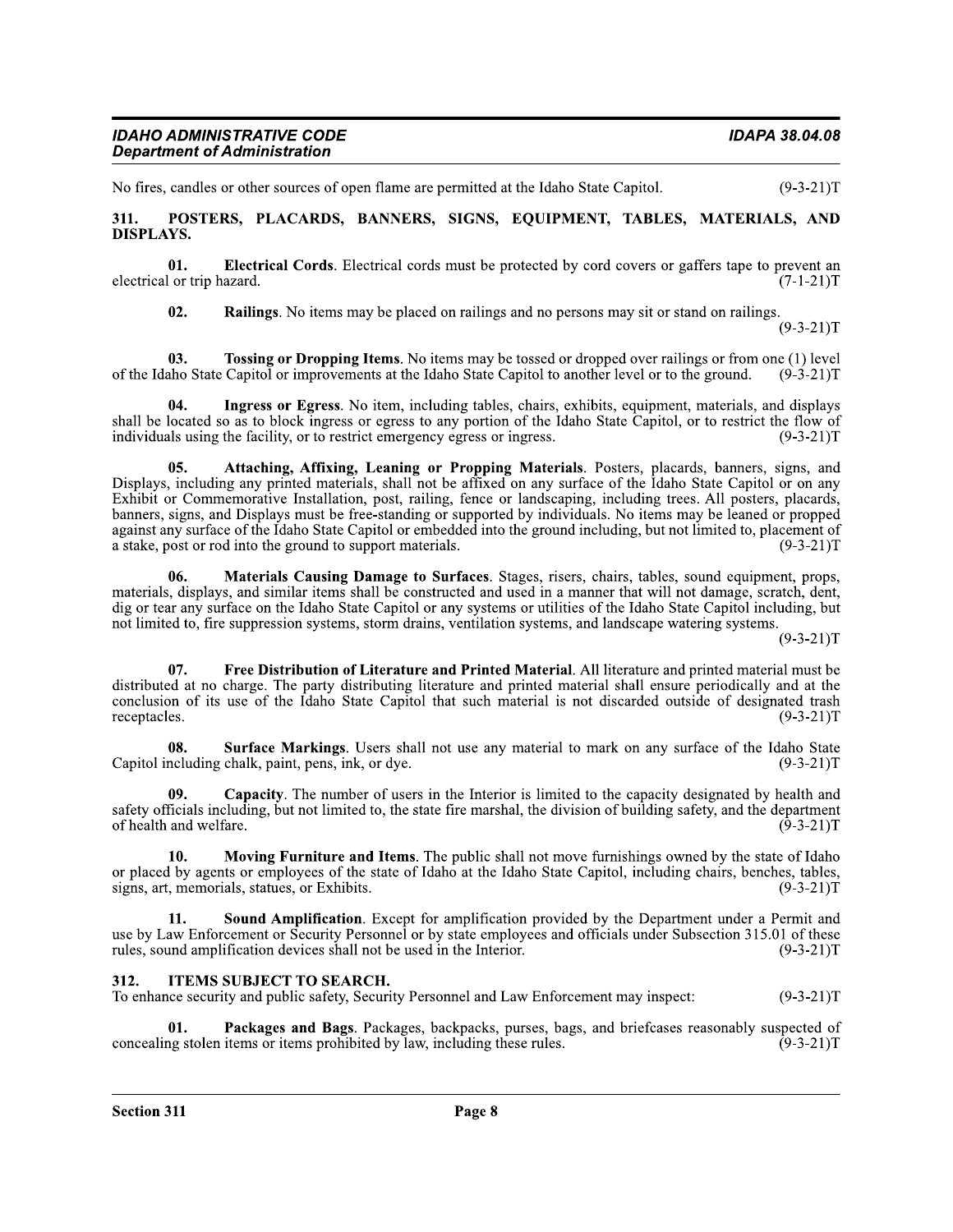| <b>IDAHO ADMINISTRATIVE CODE</b>    | IDAPA 38.04.08 |
|-------------------------------------|----------------|
| <b>Department of Administration</b> |                |

02. Items. Items brought to the Idaho State Capitol, if there is a reasonable suspicion that an item may be capable of injuring, damaging or harming persons or property at the Idaho State Capitol of disrupting the primary uses of the Idaho State Capitol in violation of law, including these rules.  $(9-3-21)T$ 

### 313. PROHIBITED ITEMS.

The following, as defined in title 18, chapter 33, Idaho Code, are not permitted at the Idaho State Capitol: bombs, destructive devices, shrapnel, weapons of mass destruction, biological weapons, and chemical weapons. Security Personnel or Law Enforcement may direct that any person at the Idaho State Capitol immediately remove from the Idaho State Capitol any club, bat, or other item that can be used in violation of law, including these rules, to injure, damage, or harm persons or property or to disrupt the primary uses of the Interior.  $(9-3-21)T$ 

### 314. UTILITY SERVICE.

The public may not use the utility services of the Idaho State Capitol other than restrooms and drinking fountains; provided, however, the Director may authorize limited use of electrical service for the duration of Public Use authorized by these rules. Utility services include, but are not limited to, electrical, sewage, water, heating, and geothermal services. The Director may terminate the use of utilities if such use interferes with the utility services of the Idaho State Capitol or the equipment or apparatus using utility service fails to comply with applicable rules or codes.  $(9-3-21)T$ 

### LAW ENFORCEMENT AND FACILITY EXIGENCY - REMOVAL FOR NON-COMPLIANCE. 315.

01. **Emergency or Threat.** In case of a fire, bomb threat, utility malfunction, structural failure or other unforeseen emergency or threat endangering public safety or health, or endangering public property. Law Enforcement, Security Personnel and state employees or officials may direct all persons off of or out of the Idaho State Capitol and delay or postpone any activity until the emergency or threat is abated.  $(9-3-21)T$ 

Removal. The Director, the Presiding Officer, or their designees are authorized to request that Law 02. Enforcement remove or exclude any person from the Interior who engages in any of the following:  $(9-3-21)T$ 

 $(9-3-21)T$ a. Violation of law, including these rules, where such violation:

i. Interferes with the primary uses of the Idaho State Capitol, injures persons or property, or is likely to injure persons or property, or,  $(9-3-21)T$ 

Law Enforcement, Security Personnel, the Presiding Officer, or the Director or his designee has requested compliance with the applicable law, including provisions of these rules, and the person has refused to comply.  $(9-3-21)T$ 

Engaging in a riot, unlawful gathering or a gathering designed to impede the business of the state of b. Idaho in violation of Sections 18-6401 or 18-6404, Idaho Code.  $(9-3-21)T$ 

#### **COMPLIANCE WITH LAW.** 316.

All use of the Idaho State Capitol shall comply with applicable law including, but not limited to, fire, health, and safety codes.  $(9-3-21)T$ 

#### 317. HEALTH, SAFETY AND MAINTENANCE OF STATE FACILITIES.

Clean Condition After Use. Users shall leave the Idaho State Capitol in reasonably clean 01. condition after use, including depositing all trash in designated receptacles.  $(9-3-21)T$ 

02. Return of Items to Proper Location. Users shall return all items including, but not limited to, movable furniture and trash receptacles, to their location at the conclusion of use.  $(9-3-21)T$ 

Public Health. No person may excrete human waste at the Idaho State Capitol except in designated 03. restroom facilities. For purposes of this section, excrete means the discharge of human waste from the body, including the acts of defecation and urination. For purposes of this section, human waste means human feces or human urine.  $(9-3-21)T$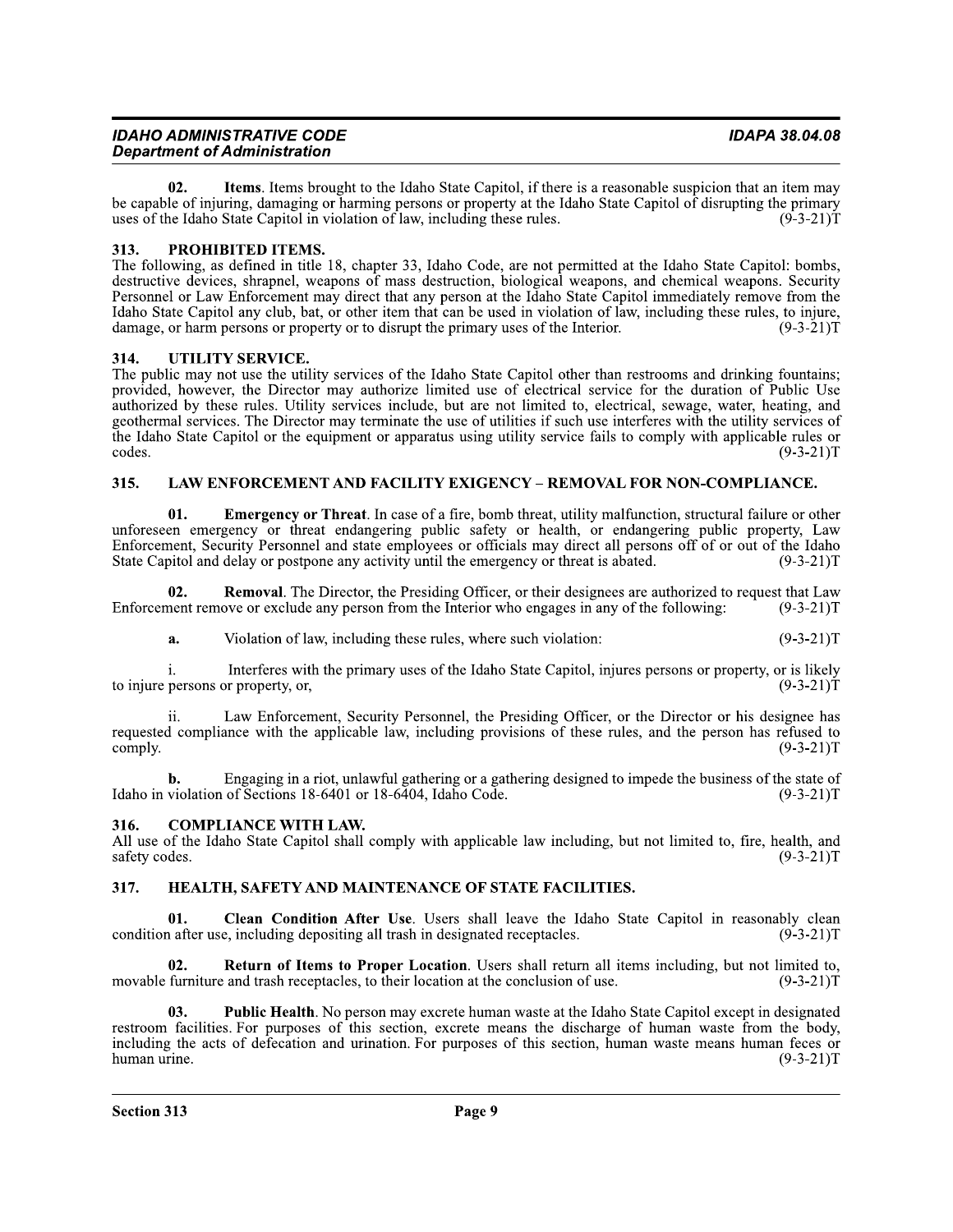04. Fireworks. No person may possess or use fireworks at the Idaho State Capitol.  $(9-3-21)T$ 

Attire. Persons in the Interior shall be fully clothed. Fully clothed means wearing shoes and one (1) 05. or more garments extending from the wearer's shoulders to the wearer's legs.  $(9-3-21)T$ 

#### $318. - 399.$ (RESERVED)

#### 400. PERMITS.

01. Use Without a Permit. A Permit grants a reservation providing priority for use of the area specified in the Permit as set forth in Subsection 200.04 of these rules. Applicants desiring to obtain a Permit for use of the Exterior or the Public Space outside of the Permit areas, hours or duration or who have not submitted an application within the application period may use the Exterior or the Public Space, subject to the provisions of these rules, on a first-come, first used basis. Permits will be issued to groups of two  $(2)$  or more people.  $(9-3-21)T$ 

| 02.            | Permit Areas, Hours and Duration, and Number of Participants. | $(7-1-21)T$ |
|----------------|---------------------------------------------------------------|-------------|
| a.             | The Director will consider and grant Permits only for:        | $(9-3-21)T$ |
| $\mathbf{1}$ . | Public Use of the Jefferson Street Steps; and                 | $(9-3-21)T$ |
| ii.            | Public Use of the Public Space on the second floor rotunda.   | $(9-3-21)T$ |
| b.             | The Director will issue Permits for the following periods:    | $(9-3-21)T$ |
|                |                                                               |             |

Reserving use of the Jefferson Street Steps only for the period between the hours of 7 a.m. and 6 i.  $p.m.:$  and  $(9-3-21)T$ 

Reserving the Public Space on the second floor rotunda during the hours of use in Section 302 of ii. these rules.  $(9-3-21)T$ 

The duration of a Permit for the Jefferson Street Steps will not exceed four (4) consecutive hours. c. The duration of a Permit for the Public Space will not exceed eight  $(8)$  consecutive hours.  $(9-3-21)T$ 

 $\mathbf{d}$ . The Director will issue a Permit only for Public Use involving two  $(2)$  or more persons.  $(7-1-21)$ T

03. Application Period. Permit applications must be received and complete at least two (2) State Business Days prior to the requested date and time period of the Permit. The Department will not accept applications submitted more than six (6) months prior to the requested date of the Permit.  $(7-1-21)T$ 

Validity. Permits are valid only for the dates, times, and locations specified on the Permit as  $04.$ approved by the Director.  $(7-1-21)T$ 

Distribution. Permits shall be granted by the Director on a first-come, first-served basis, subject to  $0.5.$ Subsection 200.03 of these rules. Only one (1) Permit will be granted for the Jefferson Street Steps or the Public Space during any period of time.  $(9-3-21)T$ 

Application Requirements. Applications for a Permit shall be in writing on a form prescribed by 06. the Director and available at the office of the Division of Public Works and the Department's website. The Director will only process applications that are complete and signed by the individual making a request or an authorized representative of the entity or organization making the request. The Director may make reasonable inquiry to confirm the accuracy of the application and the authority of the party signing the application.  $(7-1-21)T$ 

**Conditions.** The Director may impose reasonable conditions on the use of the Idaho State Capitol 07. in the Permit for the purpose of protecting persons and property.  $(9-3-21)T$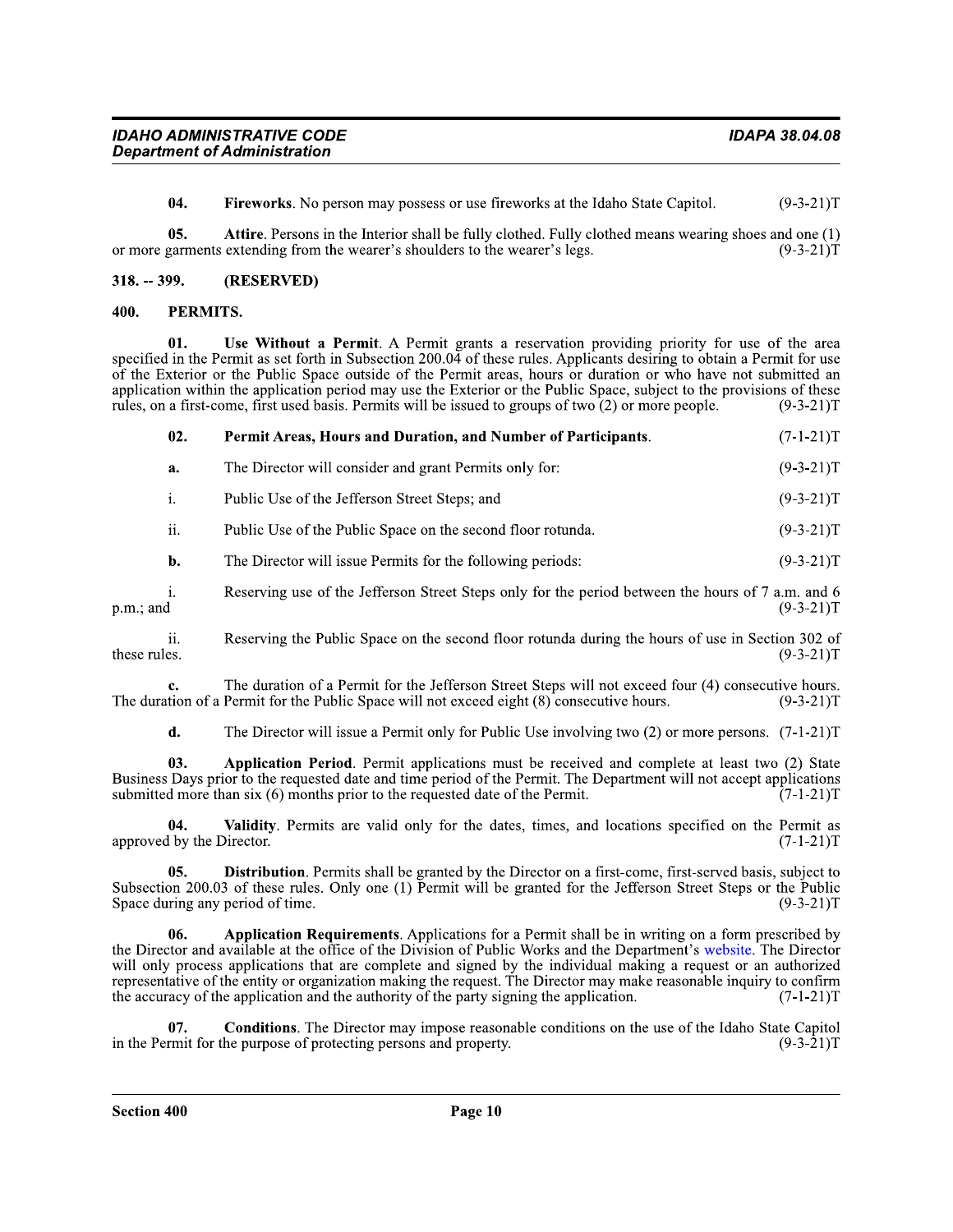| <b>IDAHO ADMINISTRATIVE CODE</b><br><b>Department of Administration</b> |                              |                                                                                                                                                                                | <b>IDAPA 38.04.08</b> |
|-------------------------------------------------------------------------|------------------------------|--------------------------------------------------------------------------------------------------------------------------------------------------------------------------------|-----------------------|
|                                                                         | 08.                          | Transferability. Permits are non-transferable.                                                                                                                                 | $(7-1-21)T$           |
| 401.                                                                    |                              | APPROVALS AND DENIALS OF A PERMIT APPLICATION.                                                                                                                                 |                       |
|                                                                         | 01.                          | Period for Approval or Denial. The Department will approve or deny a complete application<br>within two (2) State Business Days of the submission of the application.          | $(7-1-21)T$           |
|                                                                         | 02.                          | <b>Basis for Denial.</b> Permits may be denied for one (1) or more of the following:                                                                                           | $(7-1-21)T$           |
| time period.                                                            | a.                           | A Permit has been granted for all or part of the requested location during all or part of the requested                                                                        | $(7-1-21)T$           |
|                                                                         | b.<br>requested time period. | A public entity or official will be using all or part of the requested location during all or part of the                                                                      | $(7-1-21)T$           |
|                                                                         | c.                           | The requested use would violate any provision of these rules or applicable law.                                                                                                | $(7-1-21)T$           |
|                                                                         | d.                           | These rules do not authorize the use for the location or times requested or do not authorize the<br>issuance of a Permit for the location requested.                           | $(7-1-21)T$           |
|                                                                         | e.<br>misrepresentation.     | The Permit application is incomplete, contains a material falsehood, or contains a material                                                                                    | $(7-1-21)T$           |
| law.                                                                    | f.                           | The Permit applicant has not certified that the applicant will comply with these rules or applicable                                                                           | $(7-1-21)T$           |
|                                                                         |                              | The party signing the application is not legally competent to bind themselves or the organization or<br>entity submitting the application.                                     | $(7-1-21)T$           |
|                                                                         | h.                           | The individual, organization or entity submitting the application:                                                                                                             | $(7-1-21)T$           |
|                                                                         | i.                           | Failed to pay costs or damages arising from an earlier use of any state facility;                                                                                              | $(7-1-21)T$           |
| application;                                                            | ii.                          | Made a material misrepresentation regarding the nature or scope of the use on a prior Permit                                                                                   | $(7-1-21)T$           |
|                                                                         | iii.                         | Violated the terms of prior Permits issued to the individual, organization or entity; or                                                                                       | $(7-1-21)T$           |
|                                                                         | iv.                          | Violated any applicable law in the course of previous Public Use of state of Idaho facilities.                                                                                 | $(7-1-21)T$           |
|                                                                         |                              | The requested use would cause a clear and present danger to the orderly processes of state of Idaho<br>government or to the use of the Idaho State Capitol due to advocacy of: | $(9-3-21)T$           |
|                                                                         | subdivision thereof;         | The violent overthrow of the government of the United States, the state of Idaho, or any political                                                                             | $(7-1-21)T$           |
|                                                                         | ii.                          | The willful damage or destruction, or seizure and subversion of public property;                                                                                               | $(7-1-21)T$           |
|                                                                         | iii.<br>the state of Idaho;  | The forcible disruption or impairment of or interference with the regularly scheduled functions of                                                                             | $(9-3-21)T$           |
|                                                                         | iv.<br>or the public; or     | The physical harm, coercion, intimidation or other invasions of the lawful rights of public officials                                                                          | $(7-1-21)T$           |
|                                                                         | V.                           | Other disorders of a violent nature.                                                                                                                                           | $(7-1-21)T$           |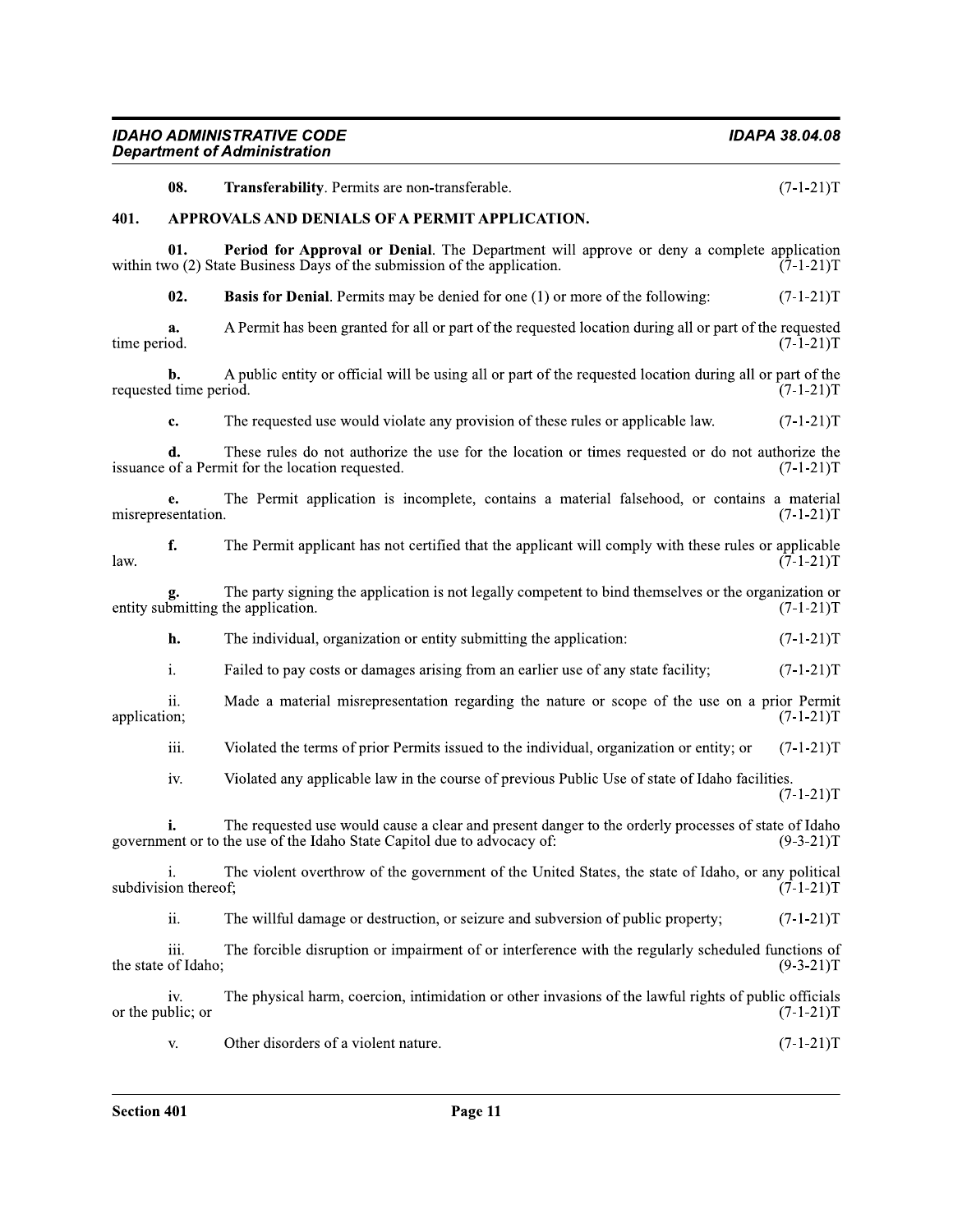### IDAHO ADMINISTRATIVE CODI Department of Administration **contracts of the contract of the contract of the contract of the contract of the c**

### 402. REVOCATION OF A PERMIT.

A Permit may be revoked by the Director for the violation of any term or condition of the Permit or the violation of law including, but not limited to, the violation of any provision of these rules. (7-1-21) law including, but not limited to, the violation of any provision of these rules.

### 403. APPEALS.

01. Time for Appeal. The individual or the organization or entity submitting an application may request that the Department initiate a contested case within the period set forth below. The Department will not initiate a contested case after the following periods:  $(7-1-21)T$ initiate a contested case after the following periods:

a. Seven  $(7)$  State Business Days following the written denial of an application for a Permit;

 $(7-1-21)T$ 

**b.** Seven (7) State Business Days following the revocation of a Permit; and  $(9-3-21)T$ 

**c.** Seven (7) State Business Days following the date the Department was required to approve or deny cation for a Permit pursuant to Section 401 of these rules.  $(9-3-21)T$ the application for a Permit pursuant to Section 401 of these rules.

**a.** Seven (7) State Business Days following the written denial of an application for a Permit; (7-1-21)T<br> **b.** Seven (7) State Business Days following the revocation of a Permit; and (9-3-21)T<br> **c.** Seven (7) State Busin request an appeal in writing, with a physical copy delivered to the Director at the street address set forth on the<br>Department's website containing the following:<br>(9-3-21)T

| a. | The name, address, and contact information of the appellant; | $(7-1-21)T$ |
|----|--------------------------------------------------------------|-------------|
|----|--------------------------------------------------------------|-------------|

**b.** A concise statement of the reason the appeal should be granted;  $(7-1-21)T$ 

**c.** Whether the appellant requests informal disposition to expedite the contested case; and  $(7-1-21)T$ 

**d.** A description of the Permit sought.  $(7-1-21)T$ 

**1.** The name, address, and contact information of the appellant; (7-1-21)T<br> **1.** A concise statement of the reason the appeal should be granted; (7-1-21)T<br> **1.** A description of the Permit sought. (7-1-21)T<br> **1.** A descr Director and the appellant. The Director will issue a final written order affirming, reversing or modifying the denial or revocation of the Permit. (7-1-21)T or revocation of the Permit. **c.** Whether the appellant requests informal disposition to expedite the contested case; and  $(7-1-21)T$ <br> **d.** A description of the Permit sought.  $(7-1-21)T$ <br> **03.** Informal Disposition. If an appellant requests informal

hearing and proceed as set forth in chapter 52, title 6/, Idaho Code. Contested cases will be governed by the provisions of IDAPA 04.11.01, "Idaho Rules of Administrative Procedure of the Attorney General."  $(9-3-21)1$ 

05. Judicial Review. Judicial review of orders issued in an appeal is provided as set forth in chapter 52, title 67, Idaho Code.  $(9-3-21)T$ 

### 404. -- 499. (RESERVED)

### 500. LIABILITY.

01. State Liability. Nothing in these rules shall extend the liability of the state of Idaho beyond that in the Idaho Tort Claims Act, chapter 9, title 6, Idaho Code.  $(9-3-21)T$ provided in the Idaho Tort Claims Act, chapter 9, title 6, Idaho Code.

mply endorsement or approval by the state of Idaho of the actions, objectives or views of participants in Public Use<br>of the Idaho State Capitol.<br>**501.** -- **999.** (RESERVED)<br>**Fage 12**<br>**Page 12** title 67, Idaho Code.<br>
(9<sup>1</sup>/<sub>2</sub>-21)<sup>T</sup><br> **404.** - 499. (RESERVED)<br>
500. LIABILITY.<br>
01. State Liability. Nothing in these rules shall extend the liability of the state of Idaho beyond that<br>
provided in the Idaho Tort Clai imply endorsement or approval by the state of Idaho of the actions, objectives or views of participants in Public Use<br>of the Idaho State Capitol. (9-3-21)T of the Idaho State Capitol.

501. -- 999. (RESERVED)